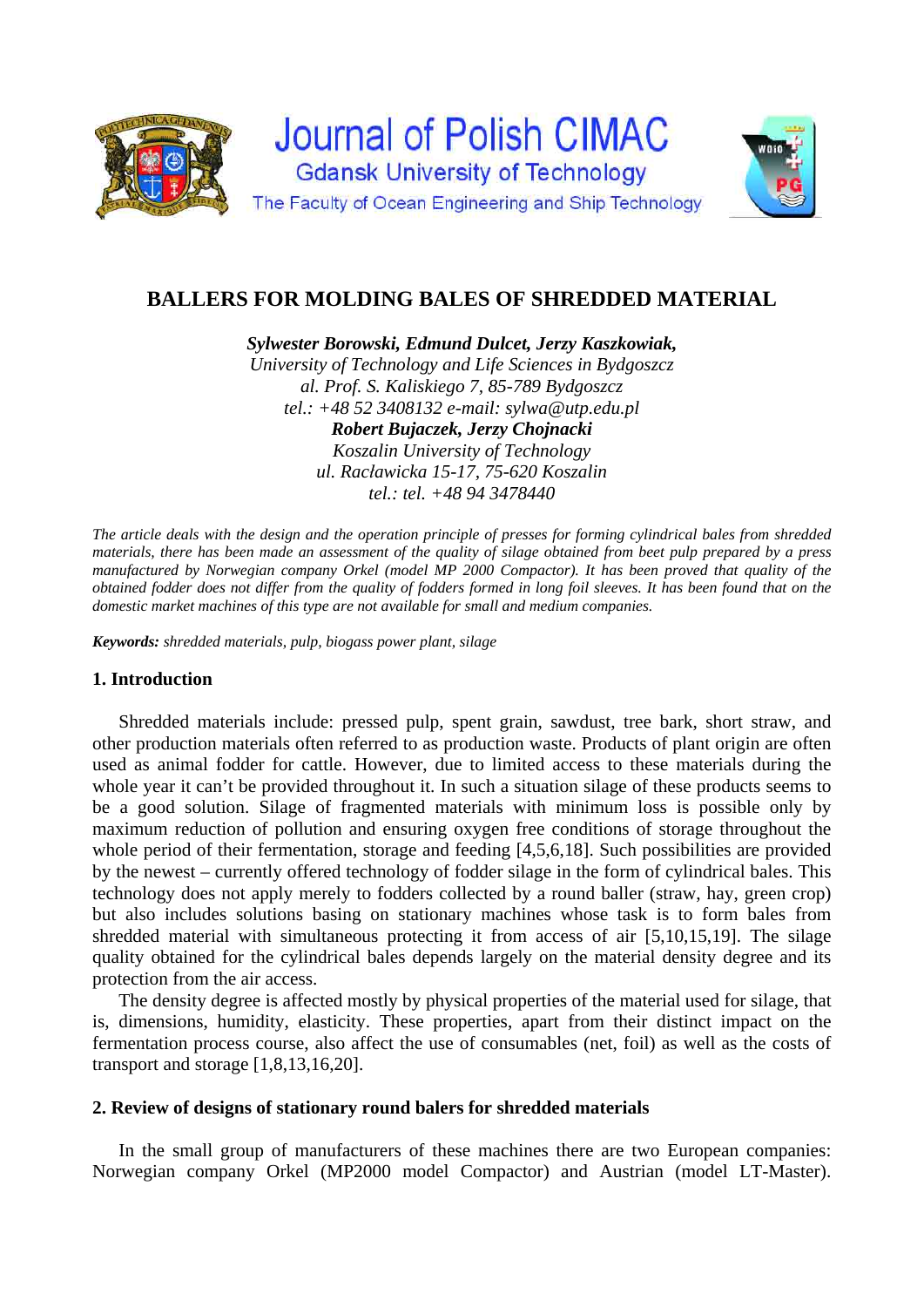Presently, in Poland there are used only two presses by Orkel companies in sugar factories of groups: Pfeifer und Langen and Nordzuker. They are used for silage of beet pulp. The design of this machine (Fig. 1) is based on a uni-axial chassis. In the back part of the machine (Fig. 1b) there is a cutting basket 4, with a horizontal chain - strip conveyor to which the pulp is fed. The basket can be supplied directly from the production line or by means of different types of loaders (grip, head, telescopic loaders, etc.). The main operation system of the machine is an innovative box for rolling bale 2, consisting of powered smooth rollers and two structural rubber belts of length 1.2 m. The operation box is powered by a channel from the top by means of a inclined chain - strip conveyor.

Formation of the bales is based on the principle of hybrid baller. In the initial phase of its operation the rubber belts, run through a stationary rolling chamber and their positions in relation to each other is of 'V' shape (Fig. 2).



*Fig. 1. Press Orkel MP 2000 Compactor: a - general view, b - construction schedule: 1 - wrapper, 2 - chamber collapse, 3 - inclined conveyor, 4 - receiving basket* 

Along with supplying the pulp, the chamber successively increases and the rubber belts are pressed down to steel rollers. A formed in this way ballot can be protected from falling apart by means of a net or polyurethane foil. This process is continued in the rolling chamber. The ballot after being wrapped by a net goes to the wrapper table where it is protected from the impact of atmospheric factors by 6 layers of standard tensile foil for silages of width 0.75 m. (fig.3).

After being wrapped by a foil the ballot falls freely on the ground along an inclined ramp. Ready ballots can be loaded onto transport means ant carried directly to customers or stored in the sugar company. Operation of the machine MP 2000 Copmactor is fully automatic and all functions of its subsystems are monitored, displayed and programmed by a controller. According to the manufacturer a demand for power is 90 kW and the capacity is within 40-60 bales per hour (to 60 t h<sup>-1</sup> for the bale dimensions 1.2 m x 1.2 m) depending on the pressed material. The source of power can be both an agricultural tractor and an electric motor [6].



*Fig. 2. Folding chamber shape in the initial phase of work (top view): 1-wrapper, 2-coiled material, 3- lateral ventricle wall collapse*



*Fig. 3. Formed bale wrapping with stretch film*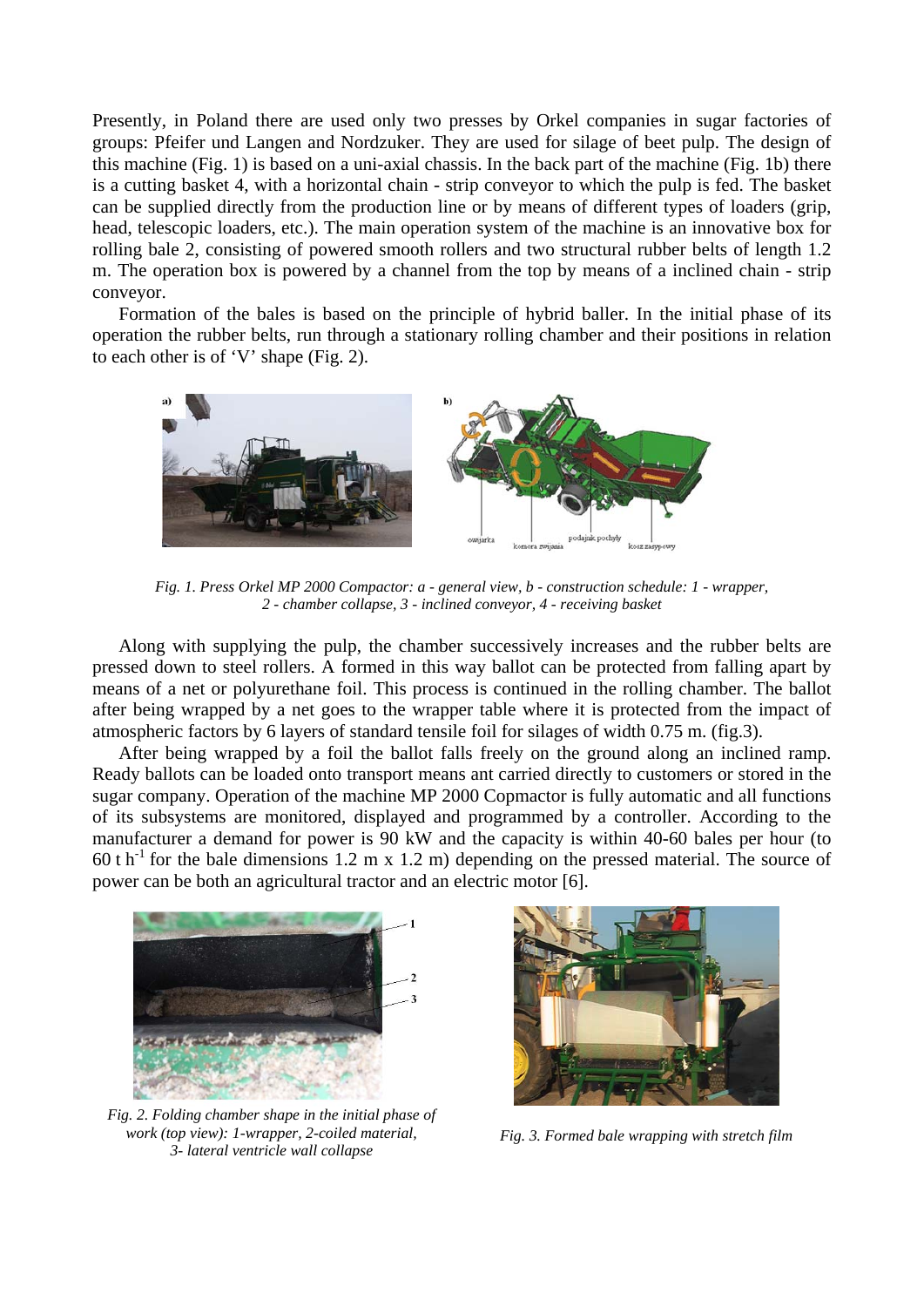Göweil company offers a press marked with symbol LT-Master (Fig. 4). Its design and the operation principle of the main operating system, that is, the rolling chamber, is quite similar to the press MP 2000 Compactor. The main differences between presses Orkel and Góweil involve: the way of connection with the tractor, the place of drive transmission and the manner of supplying the formed bale on the wrapper table. Change of the transporting position into the operating one and the other way round does not require its disconnection with the tractor [6]. The design of the dumping basket is a big advantage because it can be loaded directly from the self-loading trailer.

Similar solutions are offered by a Japanese manufacturer Takakita Co, Ltd. This company offers presses designed for forming cylindrical bales from fragmented materials with symbol MR - 810 (Fig. 5)., MW 1020 and MW 1220 (Fig. 6). In these machines there is a stationary rolling chamber which is an immovable front part 2 and a movable (lifted and lowered) back part 3. A distinctive feature of this Japanese manufacturer' presses is a dumping basket which rises after being filled, thus facilitating transport of the material to the pressing chamber [6].

Machines with symbols MW 1020 and MW 1220 combine a steady-chamber stationary press with a dumping basket 2 and wrapper 3 with two rotary arms (Fig. 6).





*Fig. 4. Baler Gőwel LT-Master: 1-unloading ramp, 2 wrapper, 3-chamber collapse, 4-inclined conveyor, 5-receiving basket*

*Fig. 5. Japanese business newspaper Takakita Co. Ltd model MR 810: 1-receiving basket, 2- the front part of the chamber collapse, 3-back, moving part of the chamber collapse*



*Fig. 6. Japanese business newspaper Takakita Co. Ltd model MW 1220: 1-chamber collapse, 2-hopper, 3-wrapper, with two rotating arms* 

# **3. Analysis of the fodder quality**

An analysis of the quality of fodder prepared with the use of Orkel (model MP 2000 Compactor) has been made. Smples of silage from the pulp in a sugar factory in Opalenica near Poznań belonging to the Nordzucer Polska Group. Silage had been stored for 8 weeks in bales. Samples for assessment were taken from 15 different sites of the bale (7).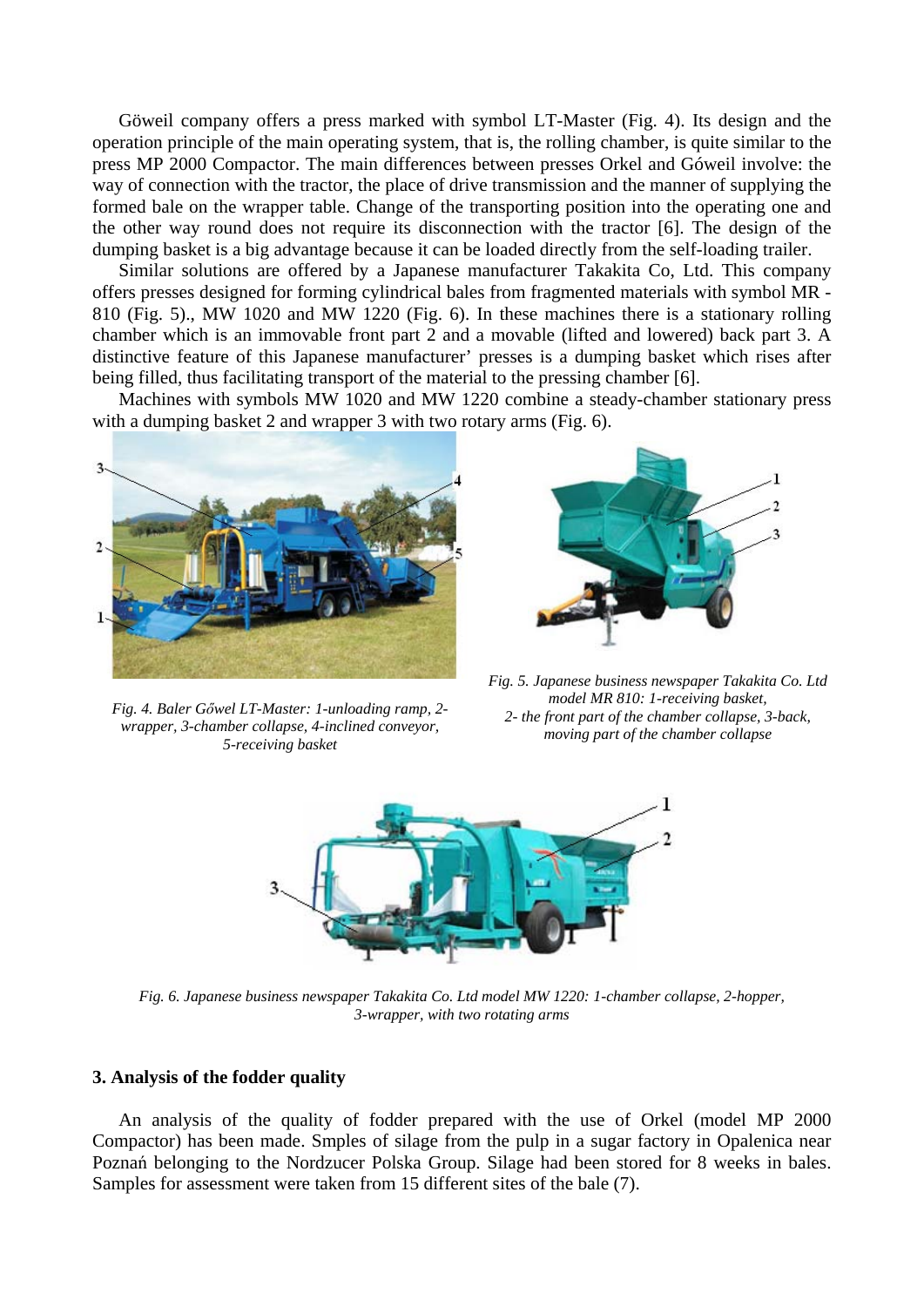

*Fig. 7. Scheme of sampling sites* 

The range of chemical analysis covered marking of the dry mass and raw ash content (according to weedeńska method) and ammonium (by Conwey method) as well as organic acids (Lepper's method): lactic, acetic and butyric acids [2]. Value of pH was marked by means of pH meter N5172. The main parameters of chemical content and quality of silages prepared from beet pulp in bales have been presented in table 1.

*Tab. 1. The chemical composition and quality of pulp silage* 

| Dry matter   | pH         | Raw ash                  | Ammonia    | Lactic<br>acid | Acetic<br>acid | <b>Butyric</b><br>acid | Flieg-Zimmer's<br>quality |        |
|--------------|------------|--------------------------|------------|----------------|----------------|------------------------|---------------------------|--------|
|              |            | $g \text{ kg}^{-1}$ D.M. |            |                |                |                        | points                    | rating |
| 279,4        | 3,53       | 55,03                    | 0,85       | 68,55          | 8,95           | 0,00                   | 100                       | very   |
| $\pm 18.5$   | $\pm 0.03$ | $\pm 2.05$               | $\pm 0.22$ | ±16,39         | $\pm 1.40$     | 0,00                   |                           | good   |
| $\mathbf{r}$ | .          |                          |            |                |                |                        |                           |        |

D.M. – dry matter

Comparing quantity of the obtained parameters with literature data it should be remembered that the kind of material must be accounted for. Usually the data concerning good silages refer to fodders prepared from green crop or grass papilionaceous plants or corn.

The content of dry mass in the analyzed samples was characteristic for a good silage prepared from pressed beet pulp. Mc Donald at al. [7] claim that the share of dry mass in pressed pulps ranges from 180 to 250 g  $kg^{-1}$ . Low concentration of raw ash indicates high purity of the obtained fodder. Wilkinson [17] says that the content of this component in an ideal fodder is below 80 g kg-1 of dry mass.

The quality of silages is defined by numerous parameters connected with the process of fermentation, one of the most important being pH [3]. The value of this parameter was lower than the value referred to as the proper one for good silages 4,0 - 4,2 [17]. Fodders with low pH can be the cause of occurrence of acidosis in ruminants [12].

Content of ammonium as a product of protein decomposition is also an index of the silage quality. In the carried out tests the content of ammonium was at a low level. Silages of good quality contain less of this compound than those poor ones [7].

The content of lactic acid shows that the fermentation process during silage runs in a proper way. In fact, its content in good silages should reach the level  $100 - 150$  g kg<sup>-1</sup> of dry mass, however, the share of this acid in the sum of all the acids was 88.45%, which is considered to be a proper index.

In the tested silages the content of fungistatic, that is, acetic acid was 2.5 g in fresh mass which does not guarantee the fodder stability in oxygen conditions, after being taken out from the cylindrical bale. High concentration of lactic acid and lack of fungistatic volatile fatty acids inhibiting yeasts, can have a detrimental effect on the silage durability after being taken out from a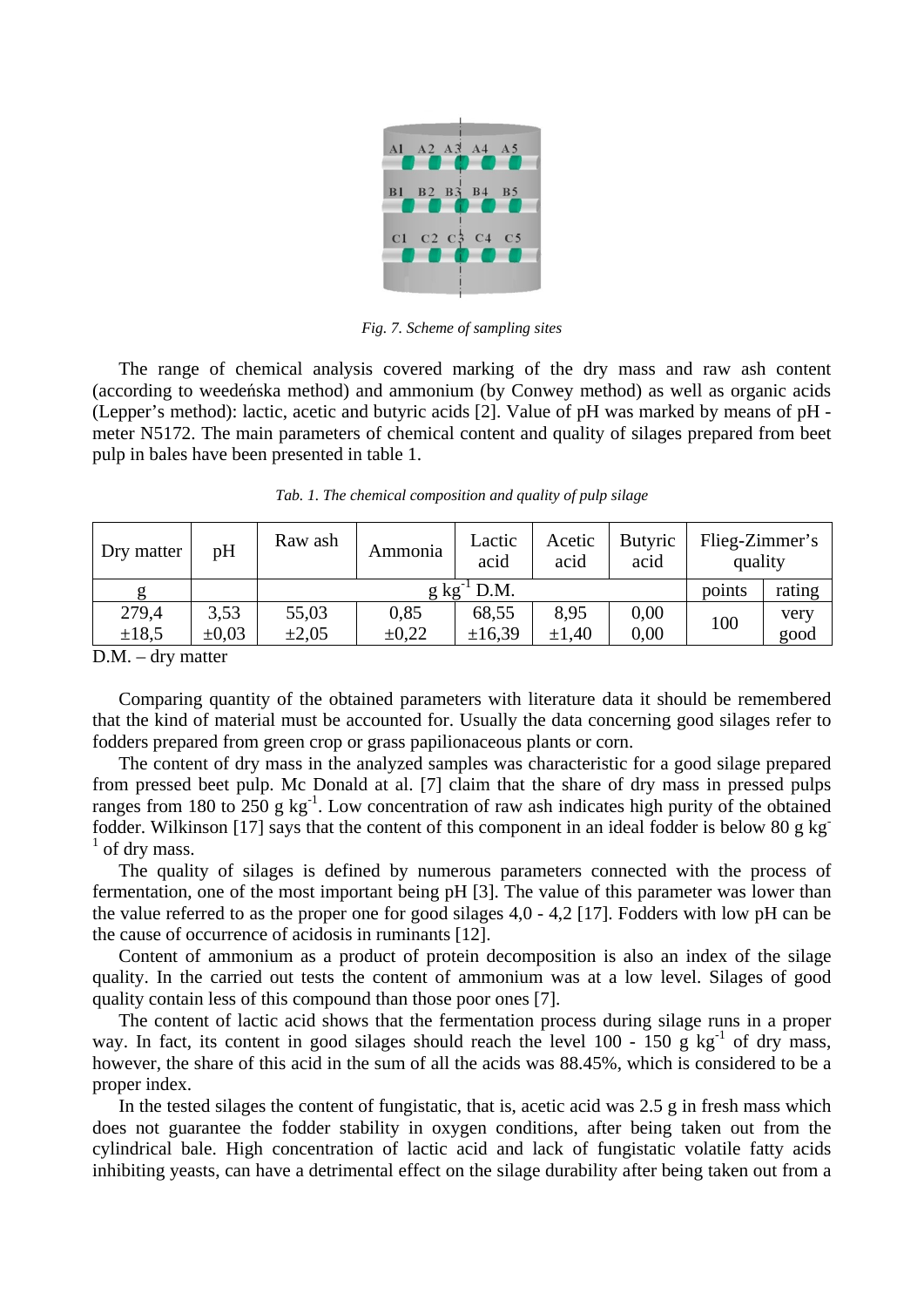container. Only with the content of 8 g of un-dissociated acetic acid in a fresh mass inhibits a development of fungi and yeasts which are responsible for the silage heating [11]. According to Wilkinson [17] an ideal silage can contain from 20 to 30 g of acetic acid in its dry mass.

In the analyzed silages there was no butyric which can be considered as an ideal result [17]. Absence of butyric acid in cylindrical bales of beet pulp silages indicates no effects of Clostridium bacteria operation during fermentation and – apart from the content of raw ash, it is an indicator of their purity. However, low pH can also be considered to be the inhibitor as it limits a growth of these microorganisms [7, 14].

An appropriate ratio of butyric acid tin the sum of the three acids has found reflection in a high assessment of quality. According to Flieg - Zimmer scale the analyzed silages reached the highest grade – very good.

## **4. Conclusion**

Balers forming cylindrical bales from fragmented materials are mainly stationary machines. They are usually powered by a power take off shaft and designed for formation of cylindrical bales from such materials as: beet pulp, spent grain, fragmented corn cobs, corn chaff. As compared to the classical presses instead of a net dipper they have a built-in dumping basket and the bale forming chamber usually consists of powered smooth shafts and two structural rubber belts whose width is equal to the width of the press. Formation of bales is performed according to the rule of hybrid press operation. The ballot, after being wrapped by a net, goes to the bottom of the wrapper where it is protected from atmospheric factors by a few layers of standard foil for silages. The carried out assessment of the obtained silages quality reveled that their quality was very high, though were characterized by low pH.

Due to small content of acetic acid they can't be durable in oxygen conditions. Lack of butyric acid indicates a good hygienic status of the silages from pressed beet pulps prepared in cylindrical bales. It can be stated that their quality is not lower than the quality of fodders formed in long foil sleeves.

The above presented machines are extremely useful for service units and food production companies whose by-products are a desirable fodder for farm cattle.

It can be expected that the technology for silage of different plant materials with the use of presses will be competitive for foil bags (sleeves) formed by a silo press.

It should be emphasized that on the domestic market machines of this type are not available for small and medium companies (maximal capacity up to 10 bales per hour). The concept of such a press has been developed in the Division of Agricultural Technology of the University of Technology and Life Sciences in Bydgoszcz and Department of Agricultural Engineering of the Technological University in Koszalin. Cylindrical bales of different fragmented fodders protected from the air access by a flexible foil, have already become an attractive product available on the market of many countries.

# **References**

- [1] Amours, L. D., Savoie, P., *Density profile of corn silage in bunker silos,* Canadian Biosystems Enginieering, 47, s. 221-228, 2005.
- [2] AOAC, *Official Methods of Analysis.* 15th., Assos. Offic. Anal. Chem., Darlington, Wirginia, USA, 1990.
- [3] Doroszewski, P.A., *Efektywność stosowania dodatków kiszonkarskich w konserwacji zielonek z mieszanki motylkowato-trawiastej oraz z całych roślin kukurydzy,* Rozprawy nr 136, Wyd. Ucz. UTP, Bydgoszcz 2009.